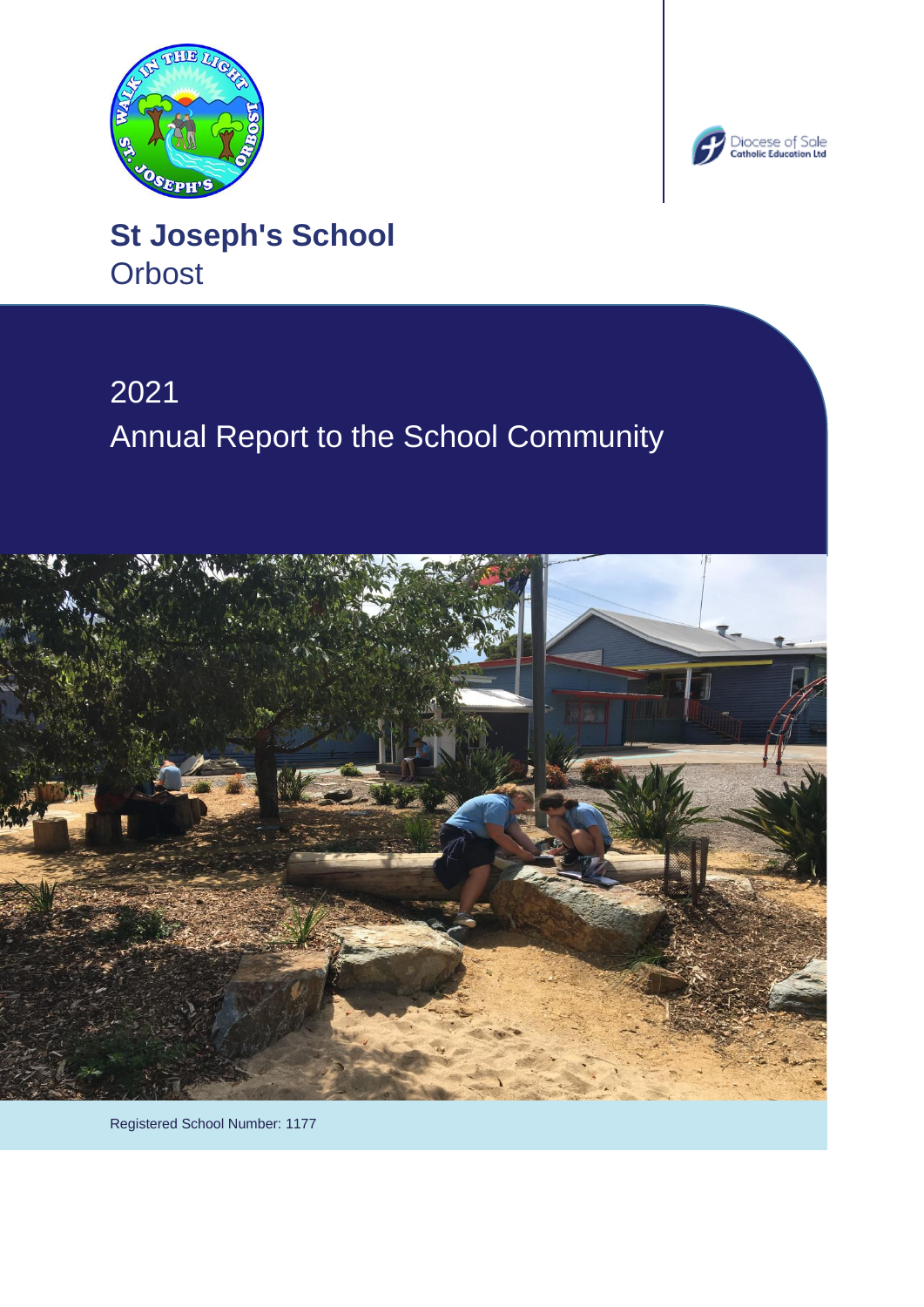# **Table of Contents**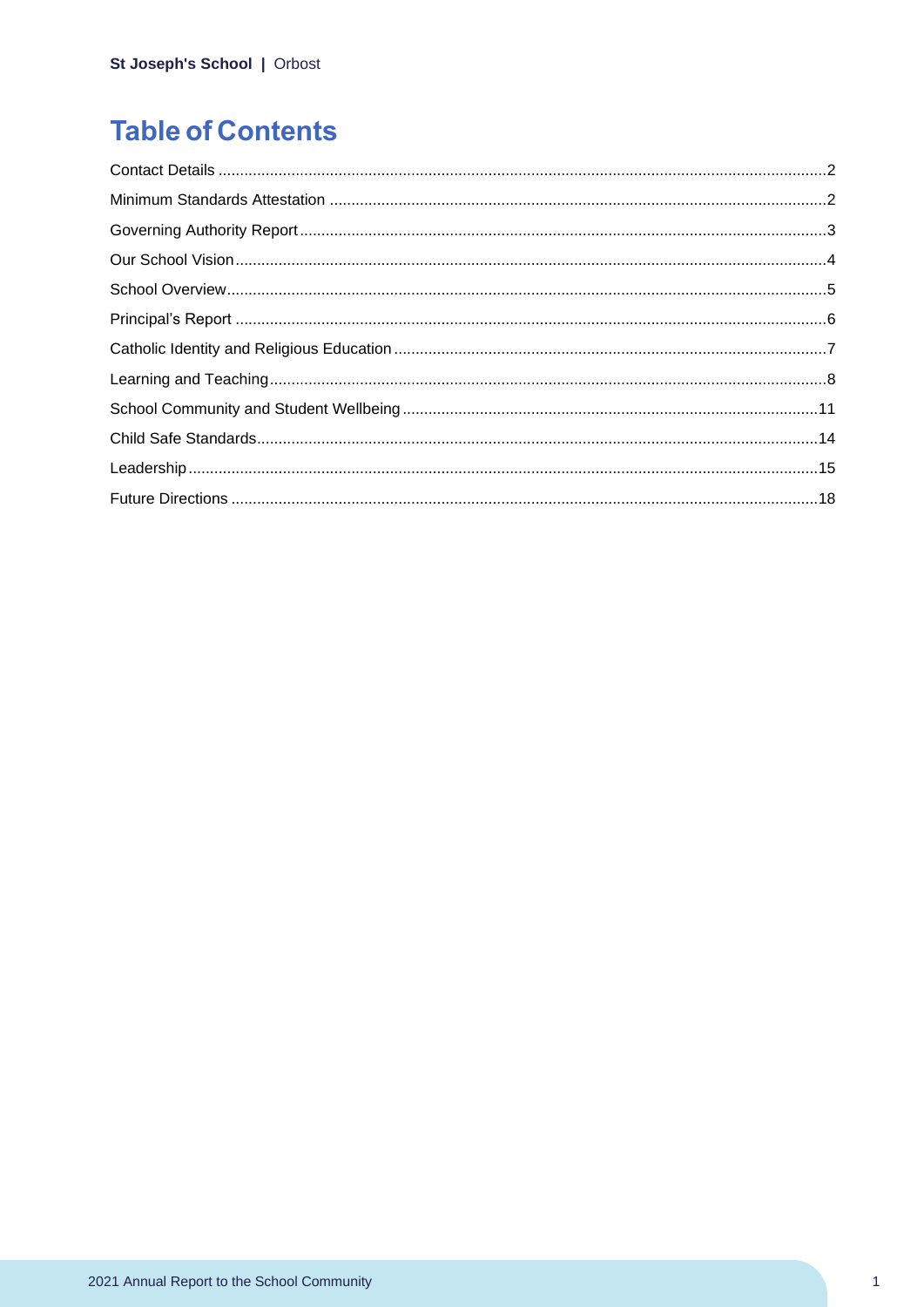# <span id="page-2-0"></span>**Contact Details**

| <b>ADDRESS</b>             | 4-8 Raymond Street<br>Orbost VIC 3888  |
|----------------------------|----------------------------------------|
| <b>PRINCIPAL</b>           | <b>Kirsten Daly</b>                    |
| <b>GOVERNING AUTHORITY</b> | Diocese of Sale Catholic Education Ltd |
| <b>TELEPHONE</b>           | 03 5154 1289                           |
| <b>EMAIL</b>               | principal@stjorbost.catholic.edu.au    |
| <b>WEBSITE</b>             | www.stjorbost.catholic.edu.au          |
| <b>E NUMBER</b>            | E4013                                  |

# <span id="page-2-1"></span>**Minimum Standards Attestation**

I, Kirsten Daly, attest that St Joseph's School is compliant with:

- All of the requirements for the minimum standards and other requirements for the registration of schools as specified in *the Education and Training Reform Act 2006 (Vic)* and the *Education and Training Reform Regulations 2017 (Vic),* except where the school has been granted an exemption from any of these requirements by the VRQA
- Australian Government accountability requirements related to the 2021 school year under the *Australian Education Act 2013 (Cth)* and the *Australian Education Regulations 2013 (Cth)*
- The Child Safe Standards prescribed in Ministerial Order No.870 Child Safe Standards, Managing Risk of Child Abuse in Schools.

### 27/03/2022

**NOTE:** The School's financial performance information has been provided to the Australian Charities and Not-forprofits Commission (ACNC) and will be available for the community to access from their website at [www.acnc.gov.au](http://www.acnc.gov.au/)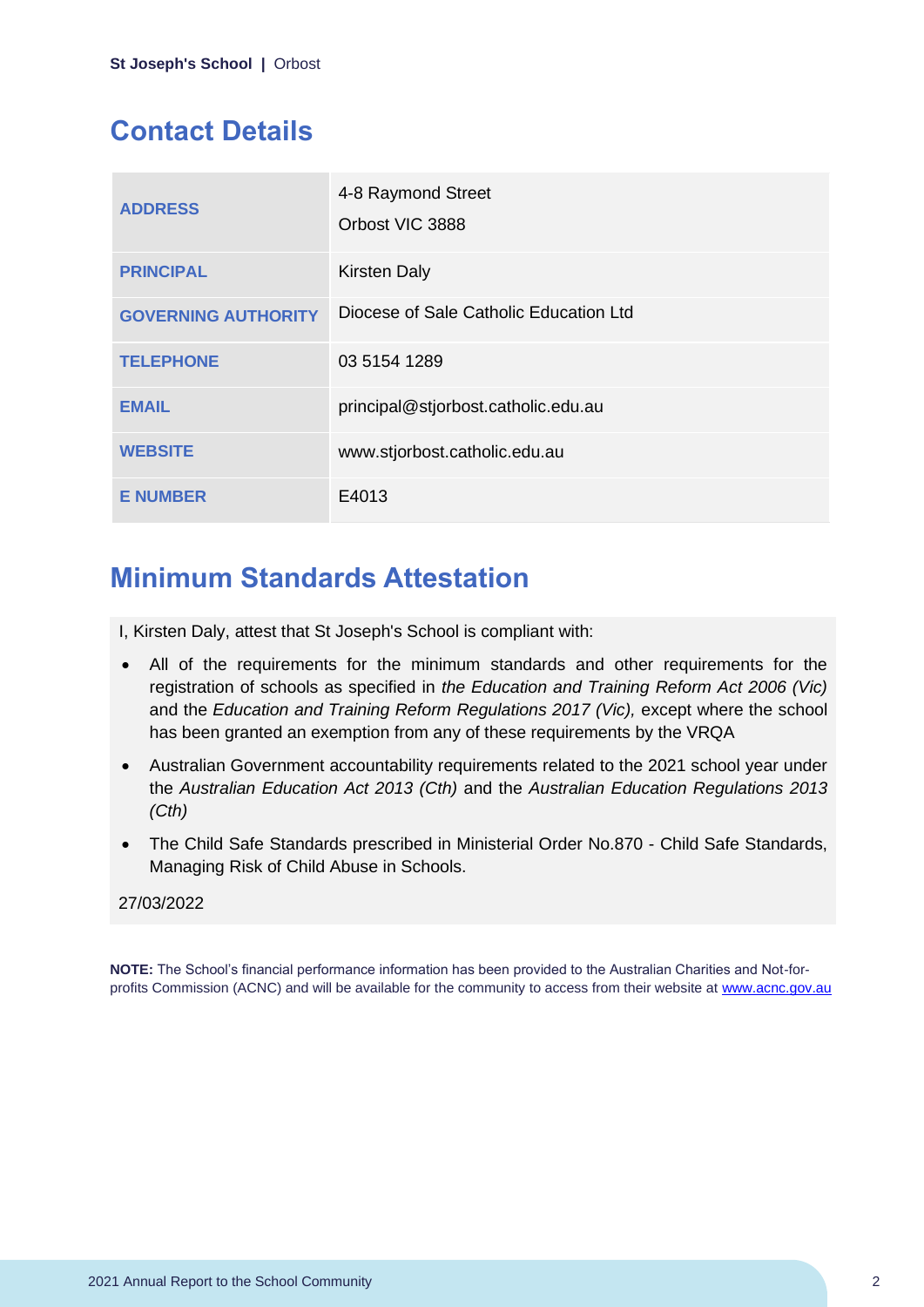# <span id="page-3-0"></span>**Governing Authority Report**

As we entered with hope into 2021 we were again confronted by the impact of COVID-19. The experience of 2020 went someway to enabling us to positively address the challenges that this presented. Again, the strength of our staff, students and their families is to be commended as we moved into the second year of this pandemic.

Diocese of Sale Catholic Education Limited (DOSCEL), now in its fourth year of operation, continued to work tirelessly to ensure our schools and faith communities thrived through this challenging time.

Our school communities and the DOSCEL Secretariat continued their strong focus on ensuring high quality outcomes for the students and worked to maintain a safe and supportive learning environment. The resilience shown by DOSCEL staff, parish priests, students, parents and guardians over the past year has been extraordinary. Schools have fully embraced the way of working and learning within this remote environment, ensuring colleagues, students and their families were encouraged and supported, giving witness to our Catholic faith.

Investment in school staff and their leadership teams is of the utmost importance. We continue to collaborate with and involve all members of our school communities in the pursuit of the best spiritual, social, emotional, physical and academic outcomes for students in our Diocese.

The focus on expert learning and teaching in support of the full implementation of the Victorian Curriculum and the Diocesan Religious Education Curriculum, *To Live in Christ Jesus,* allows our teachers and school leaders to provide educational opportunities for every student to grow, to be nurtured, to enable them to encounter God and to develop a knowledge of the Catholic faith and tradition.

Developing and maintaining rigorous reporting and accountability structures that comply with our regulatory requirements is a core focus of our organisation. With pastoral support from our parish priests and expert advice from the DOSCEL Secretariat, our highly-committed school leadership teams were able to maintain their focus on creating safe and welcoming learning environments, whether at school or remotely.

I am thankful for the contributions of everyone involved in Catholic education in our Diocese and commend the commitment of our staff and leadership teams in nurturing and empowering the children in our care to grow into independent adults with faith in their future.

Maria Kirkwood Chief Executive Officer Diocese of Sale Catholic Education Ltd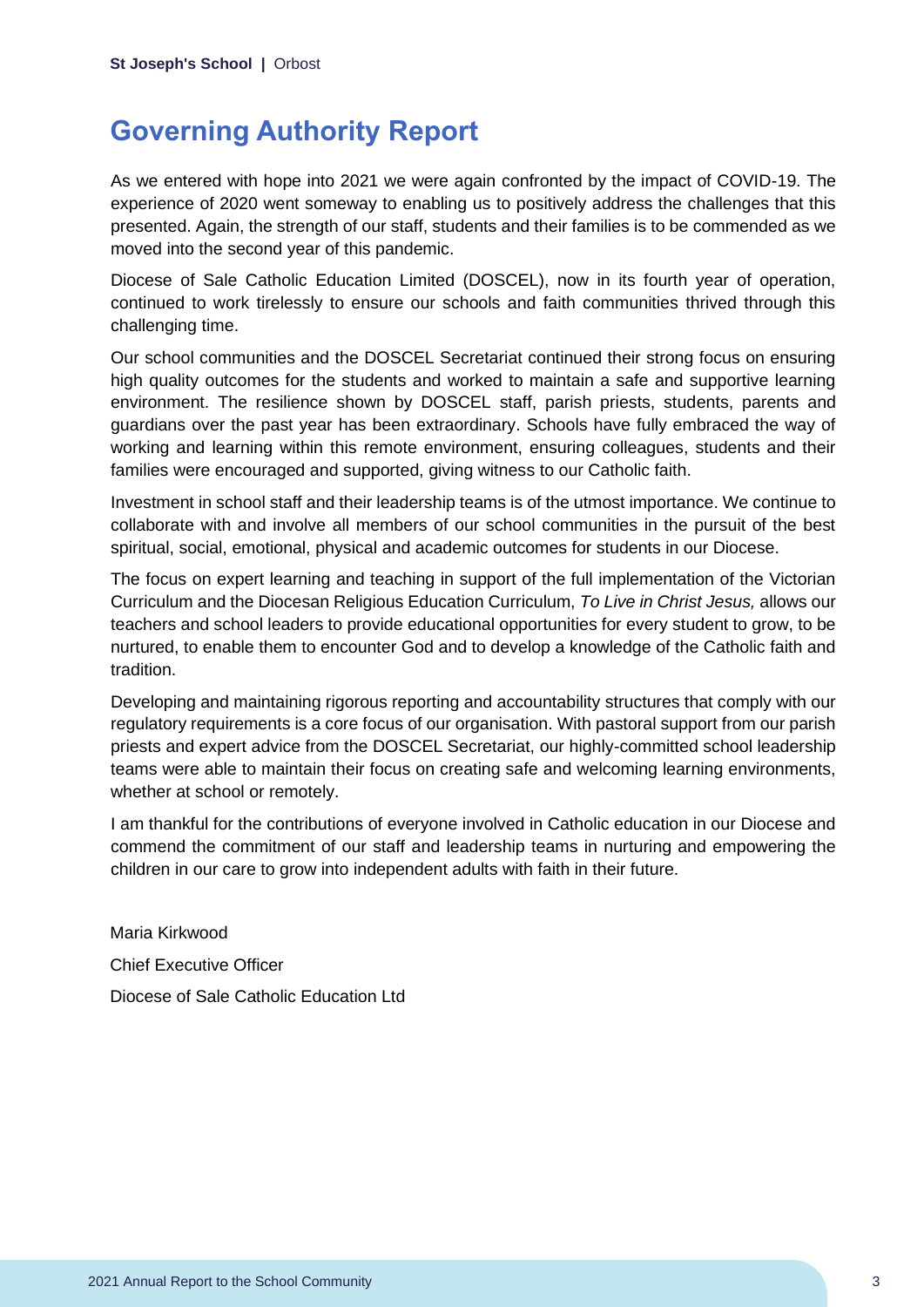# <span id="page-4-0"></span>**Our School Vision**

Inspired by the life of Jesus, we promote the possibility of a relationship with God. We foster a respect for all and build strong relationships with the community. In partnership, we strive to promote curious and confident life-long learners.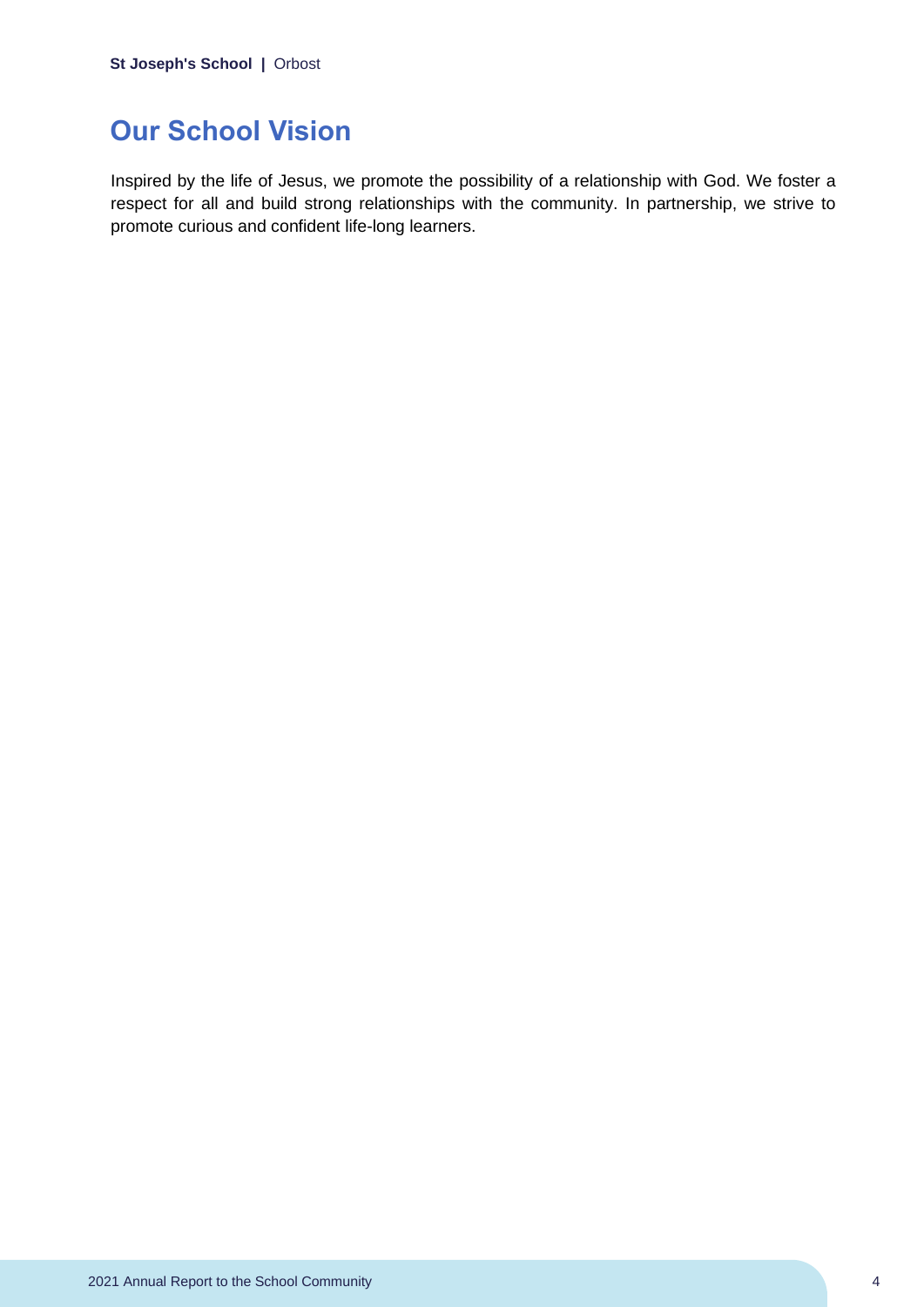# <span id="page-5-0"></span>**School Overview**

St Joseph's Catholic Primary School offers primary education for children in and around Orbost. Our school was founded by the Sisters of St Joseph in 1923 and has developed a strong tradition in the local community guided by the Gospel values of peace, justice, love and hope. We are a school for the whole community, warmly inviting enrolments from all families, including those with other faith traditions.

The multi-age grouping of children reflects life experience, provides valuable social education and enables children to recognise their own responsibility in developing an atmosphere informed by the values of Jesus Christ.

The school culture of inclusion and acceptance enriches us all and helps us to develop a strong sense of self-worth and build independence. The school gardens create a safe, stimulating environment where the students can appreciate and enjoy outdoor learning and recreation. Having modern facilities and being technologically well-resourced, St Joseph's has the tools to support innovative teaching and personalised learning. The focus of Learning and Teaching is clearly on collegial, strategic planning and evidence-based practice, to support targeted teaching and enable appropriate learning adjustments so that outcomes are improved for all, particularly in the key learning areas of English and Mathematics. Participating in Religious Education and specialist programs affords students opportunities for holistic growth. To this end Music, Languages (Mandarin), Physical Education and Visual Arts are taught as specialist subjects providing opportunities for students to appreciate their own talents and those of their peers.

Staff, students and parents work together to create an excellent educational experience and provide effective pastoral care. The wellbeing of students is well-supported by the school chaplain who assists students in understanding and managing their emotions and developing positive relationships.

Our multi-faceted educational environment enables children to reach their full potential in a rapidly changing world. In this way, the religious, spiritual, intellectual, emotional, social and physical development of each child is nurtured and developed.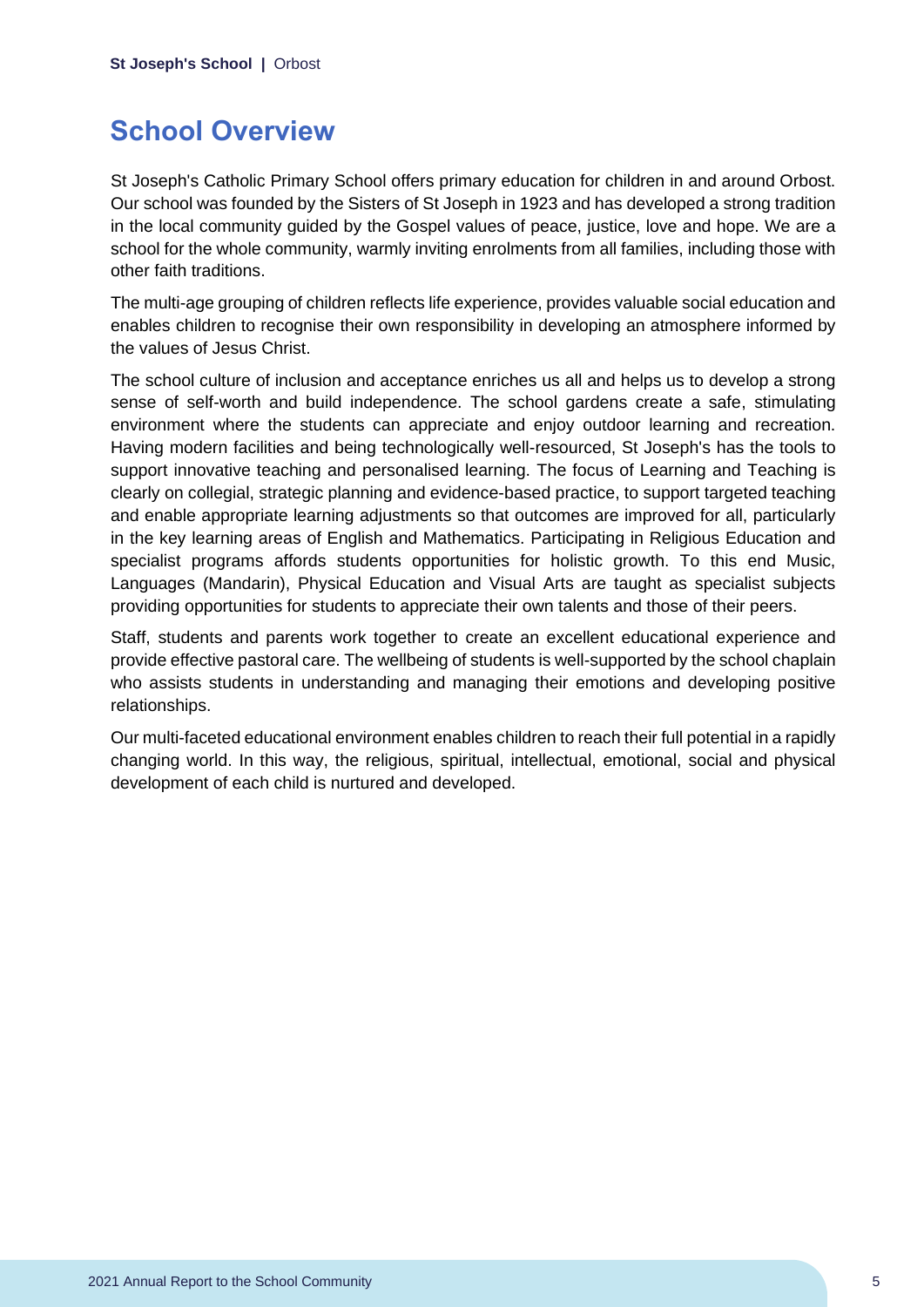# <span id="page-6-0"></span>**Principal's Report**

2021 was a year of change for St Joseph's school. In June Marie Dodson (Principal) retired after five years as principal of our school and a long career in Catholic education. We congratulate Marie on her wonderful contribution over many years and wish her well for the future. It was with great pride and excitement that I took up the role of principal in July. There were a number of other staff changes which meant St Joseph's welcomed six new staff to the school over the course of the year.

The impact of COVID-19 was felt at every level across our school and, indeed, our world. What was once certain and comfortable, became unpredictable and surreal. As we continue to negotiate our way through the disruptions and restrictions associated with COVID-19, we need to celebrate our coming together as the St Joseph's Primary School community to support and strengthen not only our children but also one another throughout the pandemic. At the heart of teachers' everyday practice is a focus on building relationships with each other, their students and families. Teachers recognise the significant influence they have in creating safe and supportive learning environments to maximise the learning potential of all students and understand the importance of being explicit with their teaching and in developing students' creativity and achievement. The mental health and well-being of our students and staff remains our highest priority. The level of care, concern and genuine love members of the community show towards one another inspires me each day. Together, we give visible expression to Gospel values and are true witnesses of Jesus in our world.

Implications of COVID-19 have seen us move rapidly into a new era. In 2021, each staff member at St Joseph's demonstrated true professionalism in learning teams as they faced the enormous task of adapting to teaching and learning in a world where educational norms as we know them were changing. Together, our staff transformed learning, almost overnight. Upskilling themselves in how we utilise technology as a learning tool. Staff and students adapted to working and learning from home and then back at school again. They ensured that every student was provided with meaningful learning experiences that facilitated their continued growth while also supporting their wellbeing. While home learning was not without its challenges, parents showed enormous commitment to working in partnership with staff to ensure our children continued to flourish. You are amazing!

At the beginning of Term 4 our entrance extension work was completed including Salto locks on all doors, allowing for a child safe and practical entry into the school. Playground equipment was painted, chip park laid, new garden beds and growth of our Indigenous Garden has given a fresh new look of the school.

Despite the parish having also experienced considerable disruption due to COVID-19, collaborative efforts with our priest, Fr Michael Willemsen, and Sister Madeleine White, ensured our Year 6 students were able to celebrate the Sacraments of Confirmation respectively in 2021. I take this opportunity to thank Fr Michael and Sr. Madeleine, our Sacramental Parish Coordinator, for their support of our school this year. I also thank the class teacher, Ms. Jill Dunphy involved in the 2021 Sacramental Program.

On behalf of all the staff, I wish to thank and acknowledge the support of all families and effort of all students during the 2021 school year.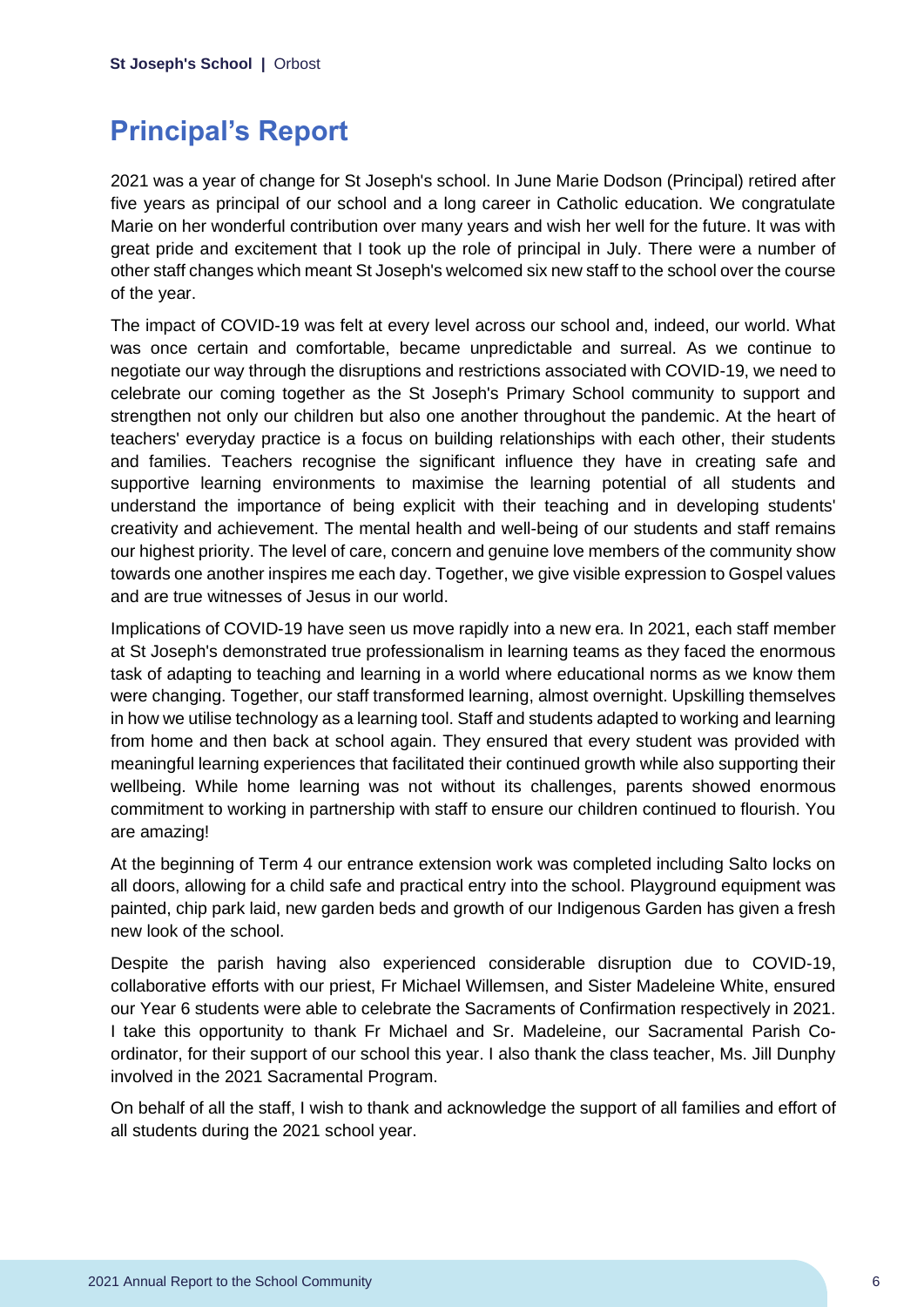# <span id="page-7-0"></span>**Catholic Identity and Religious Education**

# **Goals & Intended Outcomes**

### **Goal:**

To invite a deeper understanding of a recontextualised Catholic faith through a focus on Catholic particularity.

### **Intended Outcomes:**

- That a dialogical relationship is developed with an increasingly diverse community through To Live in Christ Jesus/Sexuality Education in the Catholic School (SECS).
- That there is a clear and consistent articulation of Catholic Identity at St Joseph's.
- That there is a promotion of Catholic Social Teaching across the community.

## **Achievements**

St Joseph's recognises the need to develop deep teacher knowledge of the Religious Education curriculum as foundational for the implementation of a high quality curriculum. Time is prioritised to address this need.Through Professional Learning Meetings our new teachers were introduced to Scripture, planning collegially, with support from the Catholic Identity and Religious Education Team, and implementing To Live in Christ Jesus in a way that was engaging for children.

Prayer is an important part of the day at St Joseph's and staff and staff actively seek a range of ways to engage students in meaningful prayer. Despite the impact of COVID restrictions, liturgy remained a priority and where possible staff and students gathered as a community to celebrate the mass.

To support staff formation in this area, we engaged in a series of school walks to identify and discuss Catholic markers in the school. These discussions involved a range of staff and enabled adult dialogue about what it means to be a Catholic school. It also developed staff understandings of the meaning behind each marker and what they represent in terms of our Catholic Identity.

The positive impact of leadership in this area is identifiable in school improvement surveys, with a lift in importance of Catholic Identity and Social Justice in staff survey responses. Students in year 5 and 6 also acknowledged increased opportunity to be involved in social justice initiatives at the school.

### **VALUE ADDED**

Due to COVID, most of our whole school community events had to be cancelled and maintaining meaningful contact was a challenge. However, we embraced emerging technologies, where possible, to online stream school assemblies, Sacraments and whole school Masses. Our Christmas concert was recorded and emailed to our families.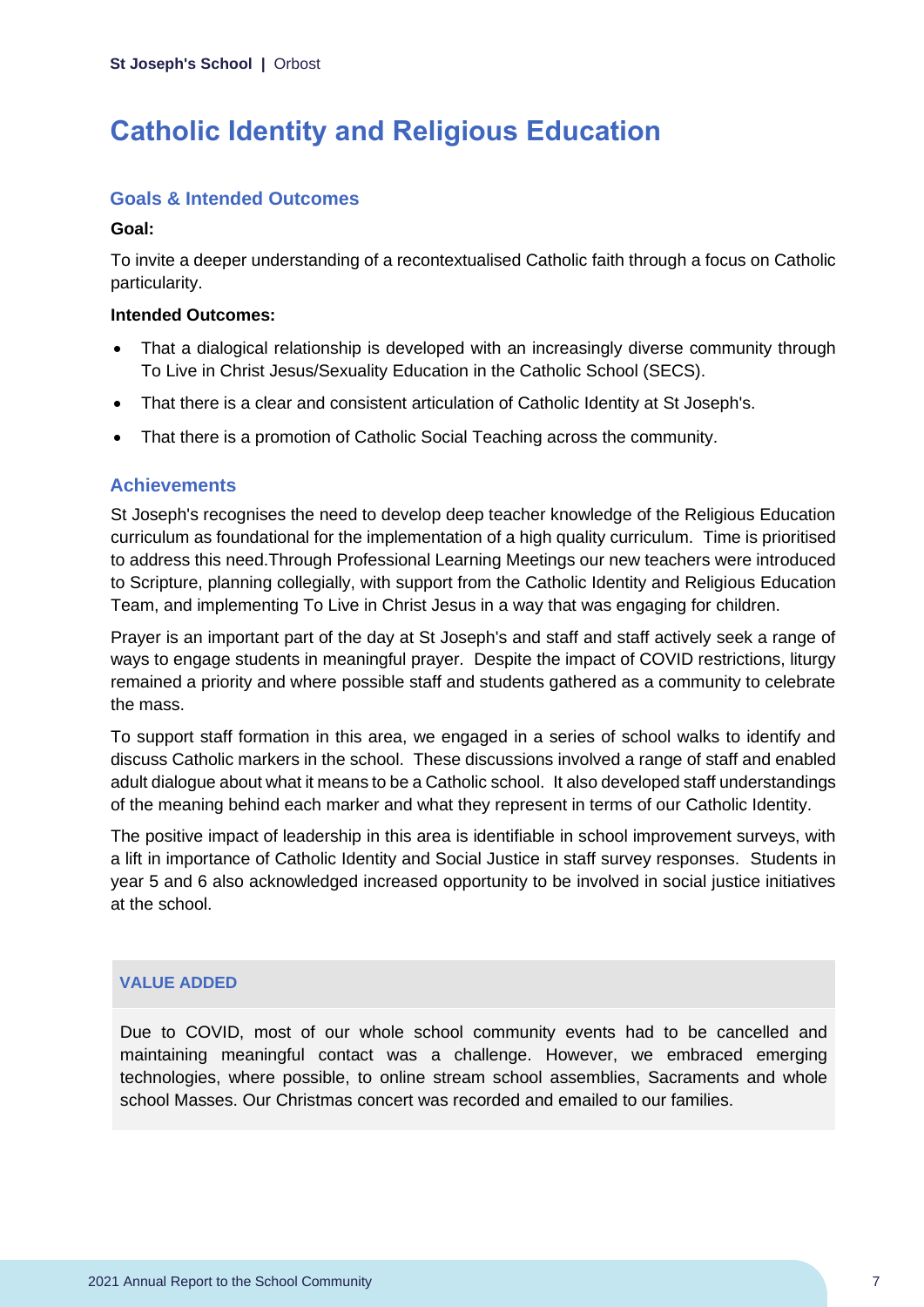# <span id="page-8-0"></span>**Learning and Teaching**

## **Goals & Intended Outcomes**

### **Goal:**

To build an expert teaching team to enhance the learning outcomes and well-being of all students.

#### **Intended Outcomes:**

- That school leaders create the conditions in which expert teacher practice is developed to enact the curriculum and students have access to learning entitlement.
- That teachers encourage and assist students to monitor their own learning and to set goals for future learning.
- That leaders and teachers have the capacity to read; interpret and action data and evidence for school and student performance.

## **Achievements**

The major focus in 2021 was going back to basics. With new teaching staff, including graduates, it was important for staff to understand and implement High Teaching Strategies (HITS). Through our weekly, collegial, professional learning and planning times, our middle leader engaged staff in one target area at a time, beginning with: Structuring Lessons. Sound lesson structures reinforce routines, scaffold learning via specific steps/ activities. To optimise time on task and classroom climate by using smooth transitions. Planned sequencing of teaching and learning activities to simulate and maintain engagement by linking lesson and unit learning. Spending time on one strategy but used in all learning areas, ensured teachers developed a common language and expectations around lessons. An example of this, was the introduction, in all learning areas, of Learning Intentions and Success Criteria. The introduction of the remote and flexible learning platforms such as SeeSaw, Google (Classroom, Docs and Gmail) provided students and their families the opportunity to navigate learning tasks with increased independence. Student learning goals were met with creativity and individuality. Feedback to students (written or via the microphone tool) was swift and students were able to take the next steps of progression within their learning as a result of the feedback

The principal and our middle leader continued to attend the Learning and Teaching Network meetings during the year, with the Catholic Diocese of Sale. The meetings focused on the reform agenda of improving student data in the area of Reading and Numeracy. Learning and Teaching Network meetings were carried out via online Zoom meetings, due to COVID 19. The PAT Teaching Resource Centre was unpacked as Professional Learning of mathematical concept builders and knowledge of student misconceptions

The DOSCEL Collective continued via zoom meetings on a regular basis with a shift to supporting individual schools as opposed to a small group of schools. This opportunity provided personalised upskilling of staff to meet the needs of all students.

We continued to engage in a number of strategies to improve student wellbeing as a response to the anxiety of our children experienced during the bushfires and Covid 19 lockdowns. A timetable change to incorporate 15min morning sessions of Huff and Puff was introduced and enjoyed by most students.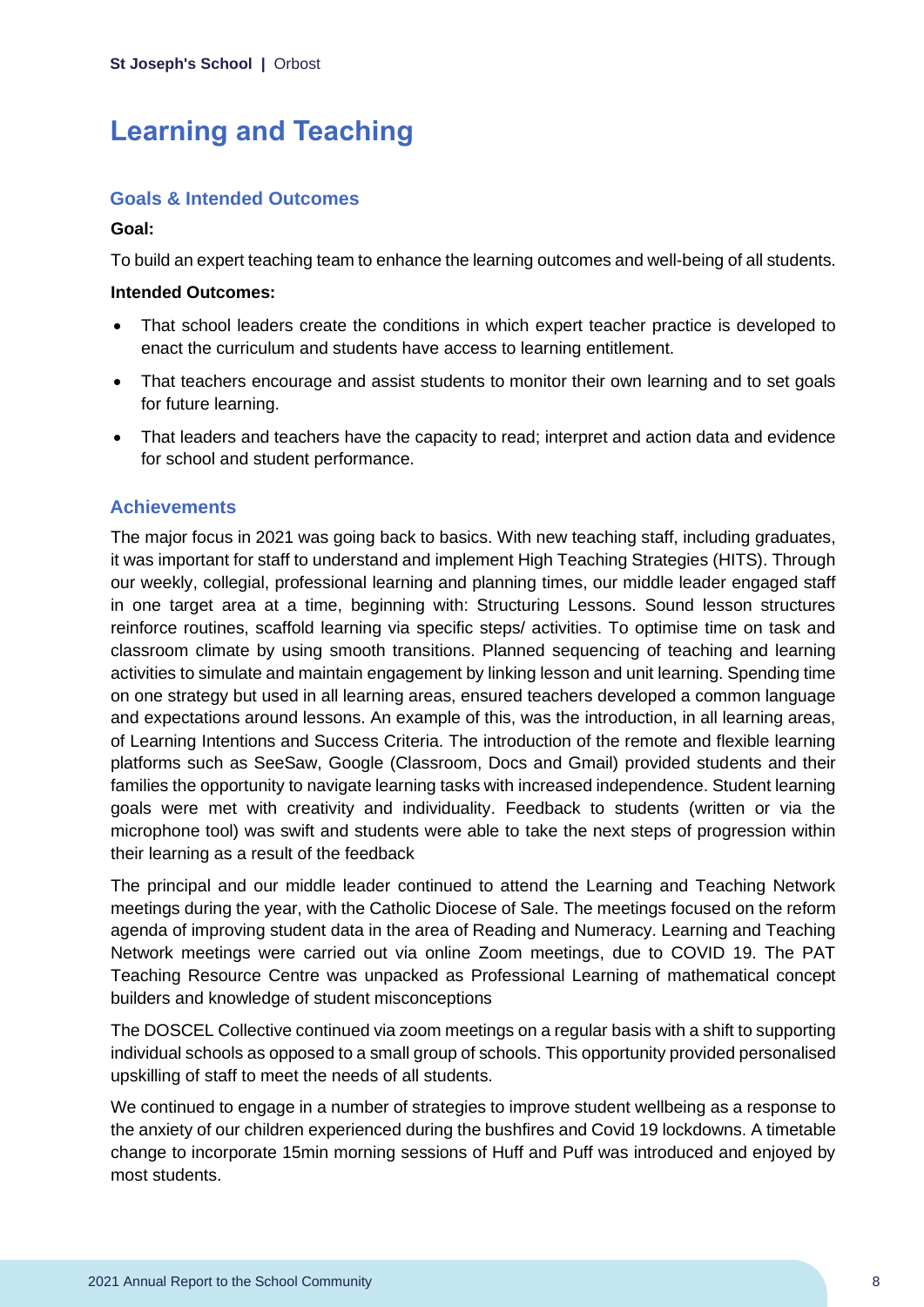### **STUDENT LEARNING OUTCOMES**

Teachers at St Joseph's use a range of assessment to track student growth, in particular in English and Mathematics. Acer Maths and Reading PAT testing data were used to analyse and highlight growth or gaps in student learning in the key learning areas of maths and reading. Teachers use the Mathematics Assessment Interview (MAI) and Fountas and Pinnell Reading Benchmark Assessment System to look closely at growth in numeracy and reading for each individual student and use this as the plan to teach students to their point of need.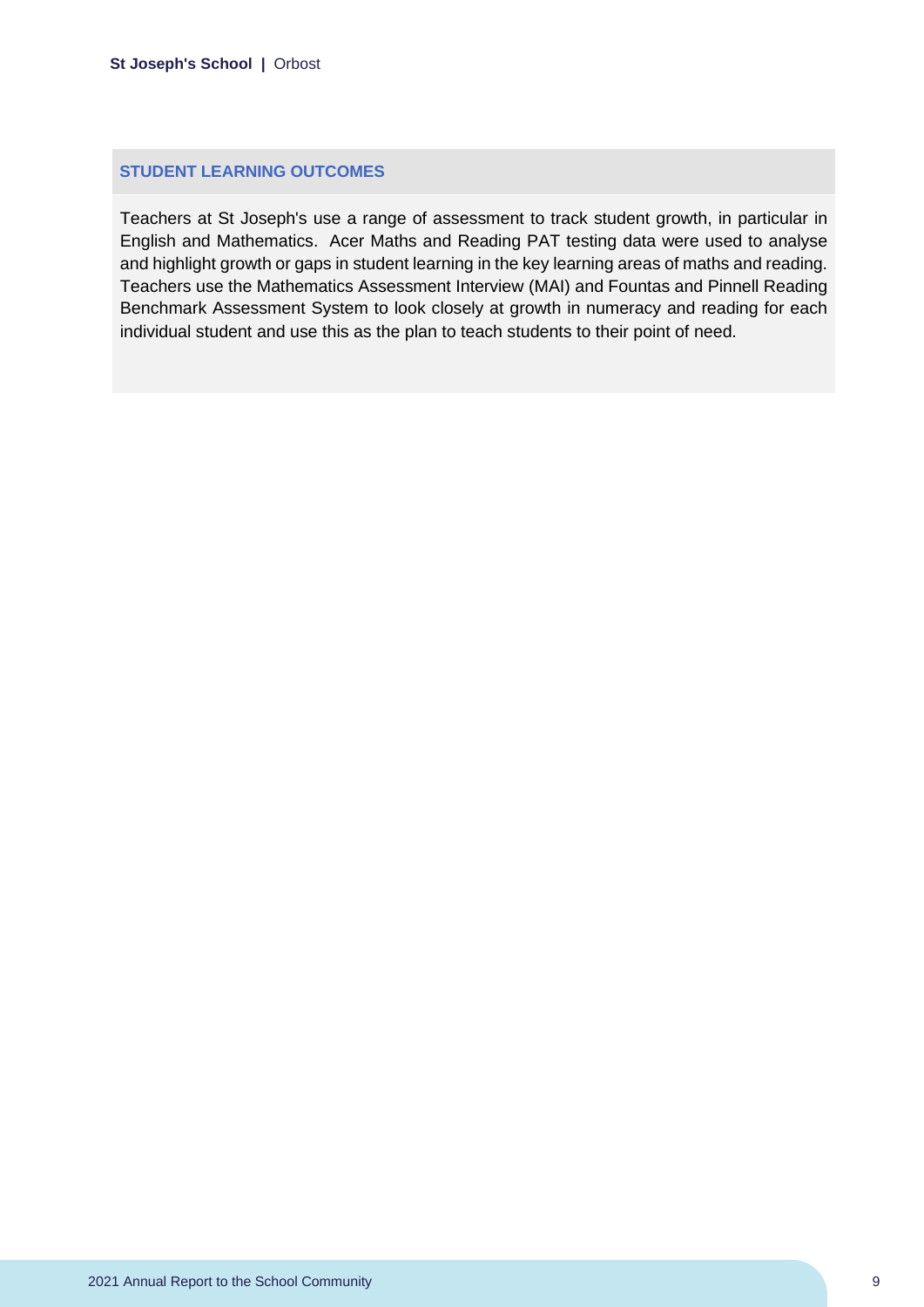| <b>NAPLAN TESTS</b>            | 2019<br>$\frac{0}{0}$ | 2020                         | $2019 - 2020$<br><b>Changes</b> | 2021<br>$\frac{0}{0}$ | $2020 - 2021$<br><b>Changes</b> |
|--------------------------------|-----------------------|------------------------------|---------------------------------|-----------------------|---------------------------------|
|                                |                       | $\star$                      | $\star$                         |                       | $\star$                         |
| YR 03 Grammar &<br>Punctuation | 100.0                 | $\overline{\phantom{a}}$     |                                 | $***$                 |                                 |
| <b>YR 03 Numeracy</b>          | 100.0                 | -                            |                                 | $***$                 |                                 |
| <b>YR 03 Reading</b>           | 100.0                 | -                            |                                 | $***$                 |                                 |
| <b>YR 03 Spelling</b>          | 100.0                 | $\overline{\phantom{a}}$     |                                 | $***$                 |                                 |
| <b>YR 03 Writing</b>           | 100.0                 | $\qquad \qquad \blacksquare$ |                                 | $***$                 |                                 |
| YR 05 Grammar &<br>Punctuation | $***$                 |                              |                                 | $***$                 |                                 |
| <b>YR 05 Numeracy</b>          | $***$                 | $\qquad \qquad \blacksquare$ |                                 | $***$                 |                                 |
| <b>YR 05 Reading</b>           | $***$                 | $\overline{\phantom{a}}$     |                                 | $***$                 |                                 |
| YR 05 Spelling                 | $***$                 | -                            |                                 | $***$                 |                                 |
| <b>YR 05 Writing</b>           | $***$                 | -                            |                                 | $***$                 |                                 |

#### **PROPORTION OF STUDENTS MEETING THE MINIMUM STANDARDS**

\* There are no NAPLAN results to report in 2020 as the Australian Government decided that due to the COVID-19 pandemic NAPLAN Assessments would not take place.

\*\* Data cannot be reported for this year as the number of students that sat the test was below 5 and the data has been suppressed for privacy reasons in accordance with the ACARA NAPLAN data reporting provisions.

\*\*\* No students sat the NAPLAN tests in this year level and in one or both of the relevant years.



[Image.NaplanYear5]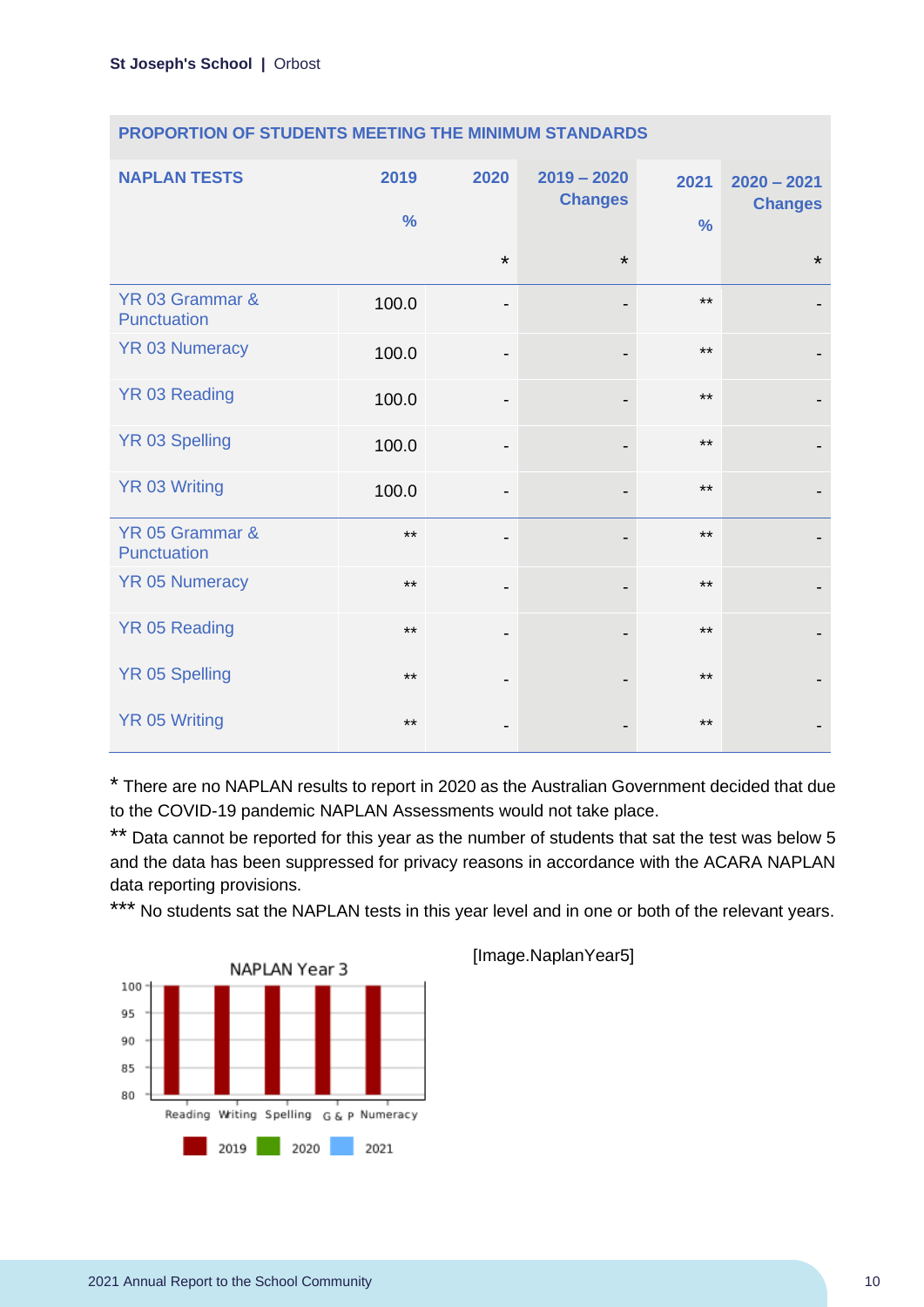# <span id="page-11-0"></span>**School Community and Student Wellbeing**

# **Goals & Intended Outcomes**

Within our welcoming and supportive school culture, we continued to build resilience, confidence and acceptance of others by supporting families, maintaining strong community partnerships, personalising learning and embracing the Whole School Approach to Positive Behaviour Support.

## **Achievements**

Our school is a safe, positive and connected place where every child's social and emotional wellbeing is developed and nurtured. The Stephanie Alexander Kitchen Garden Program encouraged pleasurable food education. All students experienced first-hand the links between growing, harvesting, preparing and sharing fresh, seasonal produce. This program is a key driver in the ethos of the school and helps facilitate our strong community links.

In combination with Friendology, we saw the implementation of Respectful Relationships to ensure social and emotional health were taught explicitly and integrated across the curriculum from Prep to Grade 6. Staff worked diligently to support both our students and their families throughout lockdowns during the pandemic by frequent communication via phone or online platforms.

A class newsletter was sent out at the beginning of each term to keep parents informed about the curriculum that was being covered. Collaborative Conferences were held in term 1. Parents and their child met with the teacher to set goals for the coming term. Each child was able to present to their parents some of the work that they had been doing in class. Teachers made themselves available to meet with parents, at other times, when the need arose.

The Tutoring Learning Initiative supported targeted teaching goals throughout 2021. We continued to employ a school chaplain to help individual students deal with the challenges that may face in their lives. Outside agencies were sought if these challenges were greater than our expertise. School-employed Speech Therapist to deliver both assessment and therapy for identified students and student counselor came into school once a week to work with students at risk.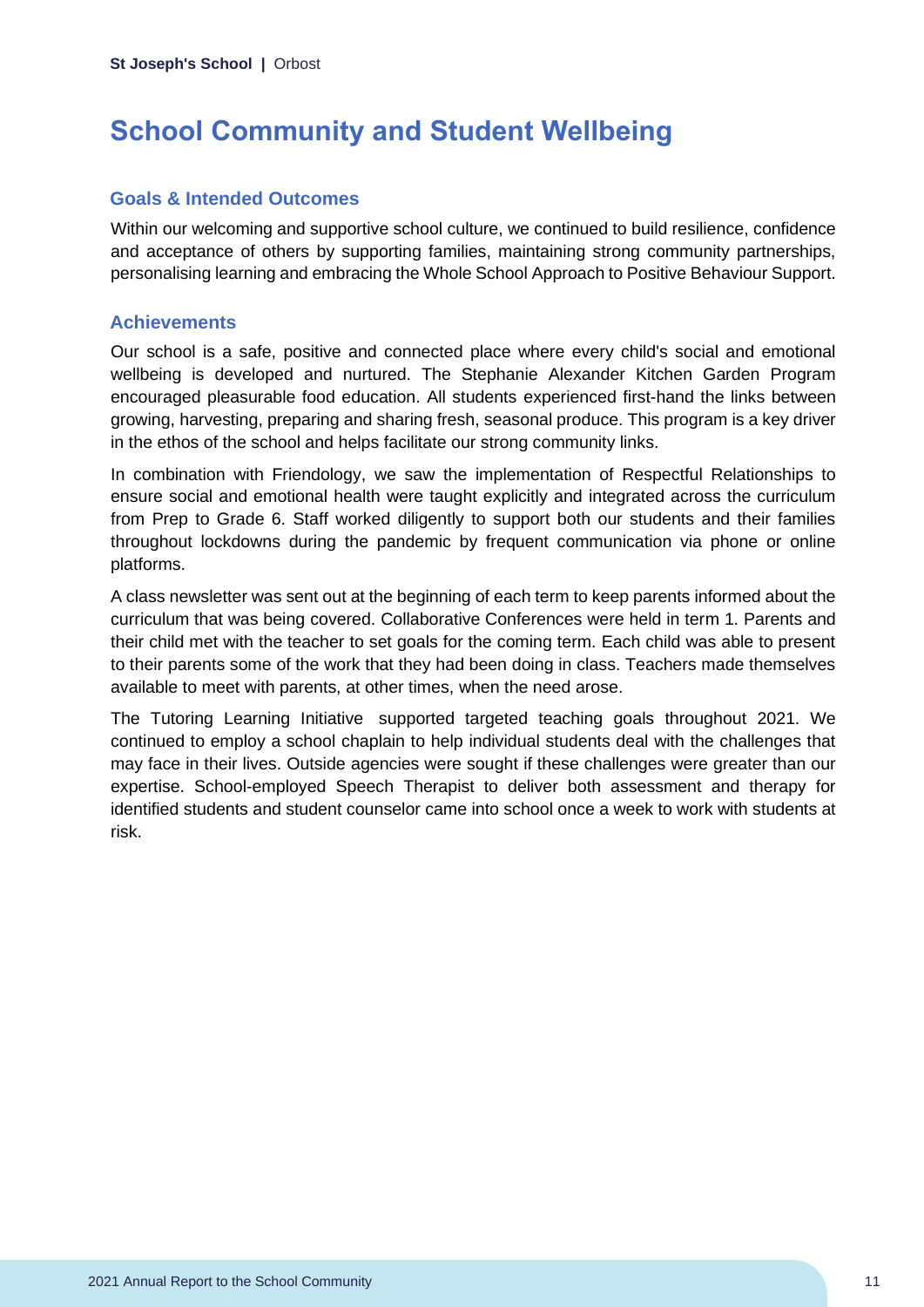#### **St Joseph's School |** Orbost



#### **VALUE ADDED**

- Implementation of Journey of Hope
- Year 6 camp went ahead in between lockdowns, with great success
- We warmly welcomed celebrations, in person (where possible) and online, for Mother's, Father's, Grandparents Days and Feast days of St Joseph and St Mary of the Cross Mackillop.
- Classrooms have all been modernised with new sensory chairs (rockable) and flexible tables (on wheels)
- A new chaplain was appointed in Term 3
- Newly laid chip bark in all playground areas
- Huff and Puff introduced to whole school at the beginning of school

#### **STUDENT SATISFACTION**

Insight SRC survey data demonstrates noticeable lifts for year 5 and 6 students and their experiences of school. Emotional Wellbeing, Teacher Relationships and Teaching and Learning were all improved in comparison with 2020 data. However, year 3 and 4 student surveys showed decreases in Emotional Wellbeing, Teacher Relationships and Teaching and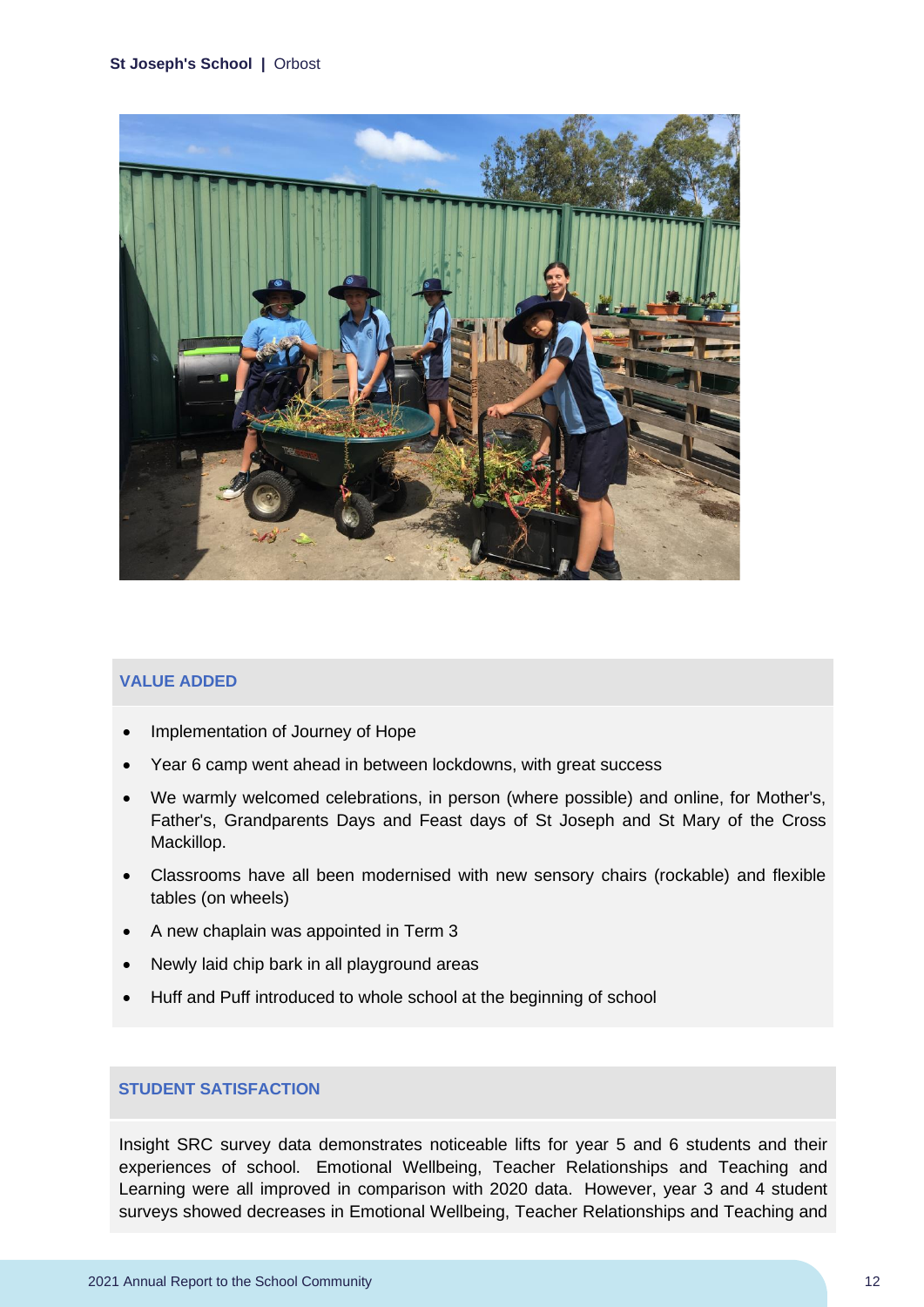Learning. The data reinforces for school leadership the importance of whole school consistency of practice.

#### **STUDENT ATTENDANCE**

Parents are encouraged to notify expected absences in advance or to ring the school office on the morning of an unexpected absence. Class teachers mark the Nforma roll each morning and afternoon. Parents of students who are absent, without explanation, are contacted by telephone each morning and an explanation is requested. Voice messages are left requesting a call back if calls are unanswered. An additional call is made later in the morning if no response is received. If contact is still not made, a text message is sent advising the parent of the child's absence and requesting an explanation. In the case of prolonged or regular absences, the principal requests a meeting with the parents to explain the importance of regular attendance and seeks advice from relevant staff at the Catholic Education Office.

| <b>Y01</b>                 | null% |
|----------------------------|-------|
| <b>Y02</b>                 | 95.0% |
| <b>Y03</b>                 | 82.8% |
| <b>Y04</b>                 | 90.3% |
| <b>Y05</b>                 | 90.8% |
| <b>Y06</b>                 | 91.9% |
| Overall average attendance | 90.2% |

#### **AVERAGE STUDENT ATTENDANCE RATE BY YEAR LEVEL**

#### **PARENT SATISFACTION**

School improvement surveys show that parents feel staff are approachable, engaged and that there is a clear focus on school improvement. Anecdotally, families were appreciative of the school's response to remote learning and the efforts made by staff to support students and families.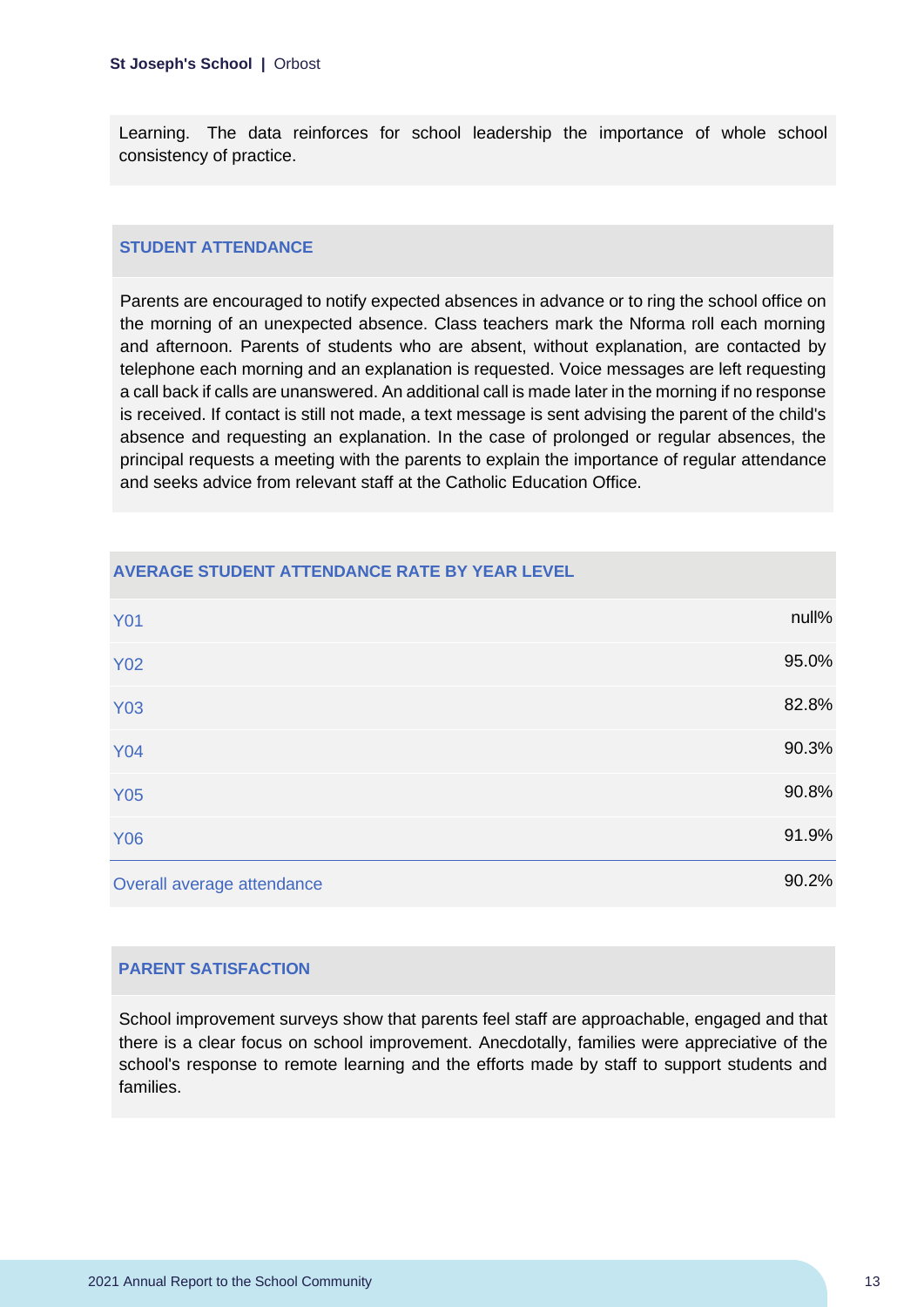# <span id="page-14-0"></span>**Child Safe Standards**

## **Goals & Intended Outcomes**

Fostering wellbeing by treating other people with respect and building strong community connections is integral to our school. We believe that every child is made in God's image and has a right to feel safe and to be nurtured. We strive to ensure that our Child Safe Policies and Processes are shared broadly with the school community, visitors and the public.

## **Achievements**

Staff members trained in numerous professional learning such as:

- Mandatory reporting and first aid
- Child safe and inclusive practices
- Zones of Regulation and how this scaffold can assist everyone to self-regulate their emotions and engage positively with others
- Sue Larkey Professional Learning

School building works were completed to provide:

- Safe entry into school via office
- Salto locks on all exit doors
- Child Safety staff team developed with regular term meetings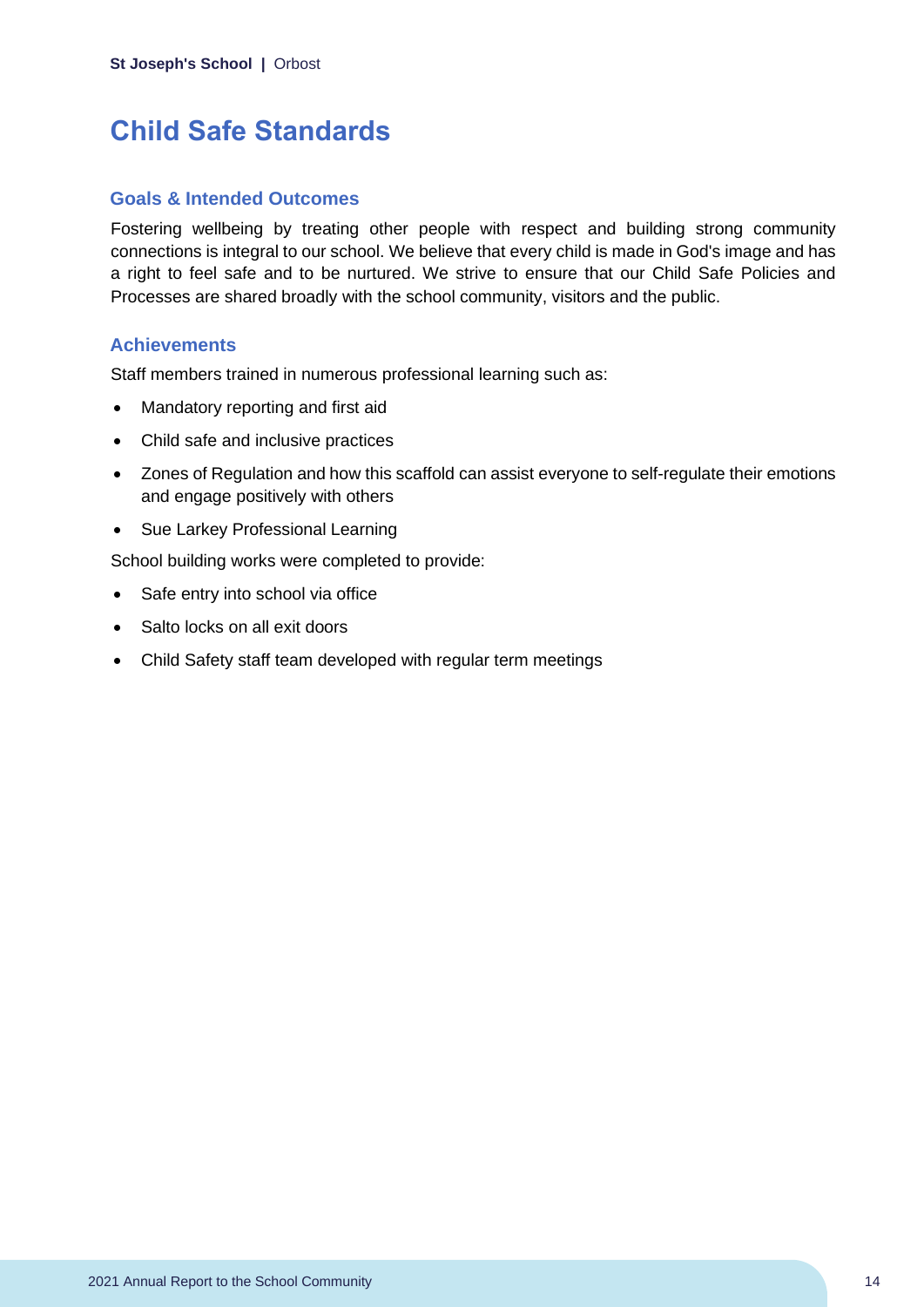# <span id="page-15-0"></span>**Leadership**

### **Goals & Intended Outcomes**

**GOAL:** To provide a child safe, well resourced primary school that reflects Catholic identity in the local community.

### **Intended Outcomes:**

- That we meet all mandatory compliance benchmarks under all relevant State and Federal legislation.
- That employment induction and professional development practices reflect a focus on the expert teacher in a Catholic school.
- That student outcomes drive the allocation of school resources

# **Achievements**

Collaborative leadership continued to drive Learning and Teaching at St Joseph's Primary School. Learning and Teaching Network and Collective meetings continued to be the driving force for professional learning to improve student outcomes. Lead learners shared responsibility for Professional Learning Team and Collegial Planning Meetings to clarify expectations; moderate evidence of student achievement and plan for learning including making appropriate adjustments. Staff members enriched our school culture as they undertook diverse responsibilities and maintained positive relationships with peers, students and families. Student dialogue reflected positive attitudes to learning achievements and prospects for higher education.

Students from all year levels embraced opportunities for leadership at different times and in different ways. Senior students facilitated multi-age discussion groups to ensure student voice and often supported younger ones to present their learning to everyone. Opportunities to support others in need were facilitated by students and embraced by families. Our fortnightly Whole School Assemblies remain a much-loved forum for student voice with Grade 6 student leaders taking an active role in hosting these. During the COVID period, Year 6 students used online platforms to deliver the assembly remotely to all classrooms and to families at home.

### **EXPENDITURE AND TEACHER PARTICIPATION IN PROFESSIONAL LEARNING**

Description of Professional Learning undertaken in 2021

Learning and Teaching Network meetings

- Collective meetings focusing on English and Mathematics
- Principal conferences, briefings and meetings
- Child Safety
- Mandatory reporting and reportable conduct
- Learning adjustment, Nationally Consistent Collection of Data and Inclusive Education
- Religious Education Leaders Conference
- Accreditation to teach Religious Education & Principal Formation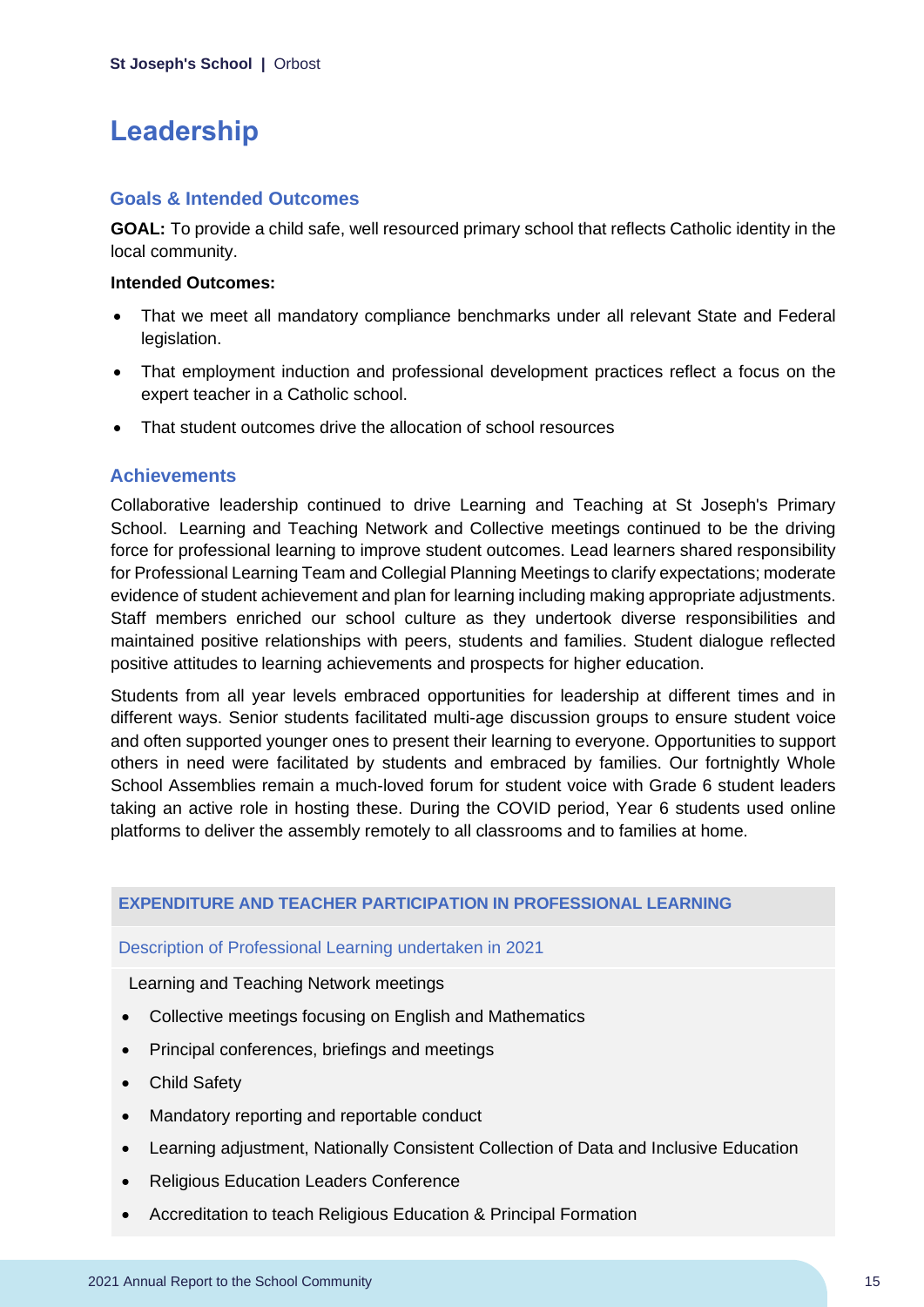#### **St Joseph's School |** Orbost

- Staff planning using To Live in Christ Jesus
- First aid, Mandatory Reporting and Reportable Conduct
- Whole School Approach to Positive Behaviour Support
- Zones of Regulation
- Sue Larkey Professional Learning, de-escalation training and behaviour support planning
- Stephanie Alexander Kitchen Garden Program
- Website management
- NAPLAN online administrator and supervisor training
- Google Classroom Webinars

| Number of teachers who participated in PL in 2021 | 15 <sup>1</sup> |
|---------------------------------------------------|-----------------|
| Average expenditure per teacher for PL            | \$970           |

#### **TEACHER SATISFACTION**

School improvement surveys demonstrate a strong Organisational climate has been maintained in 2021. The surveys show Teamwork, Empowerment and Ownership are high and remain in the top 25% of Victorian schools. Strong staff support of extra curricular school events (when possible) also indicates a high level of satisfaction.

| <b>TEACHING STAFF ATTENDANCE RATE</b> |          |
|---------------------------------------|----------|
| <b>Teaching Staff Attendance Rate</b> | 79.7%    |
|                                       |          |
| <b>ALL STAFF RETENTION RATE</b>       |          |
| <b>Staff Retention Rate</b>           | $91.7\%$ |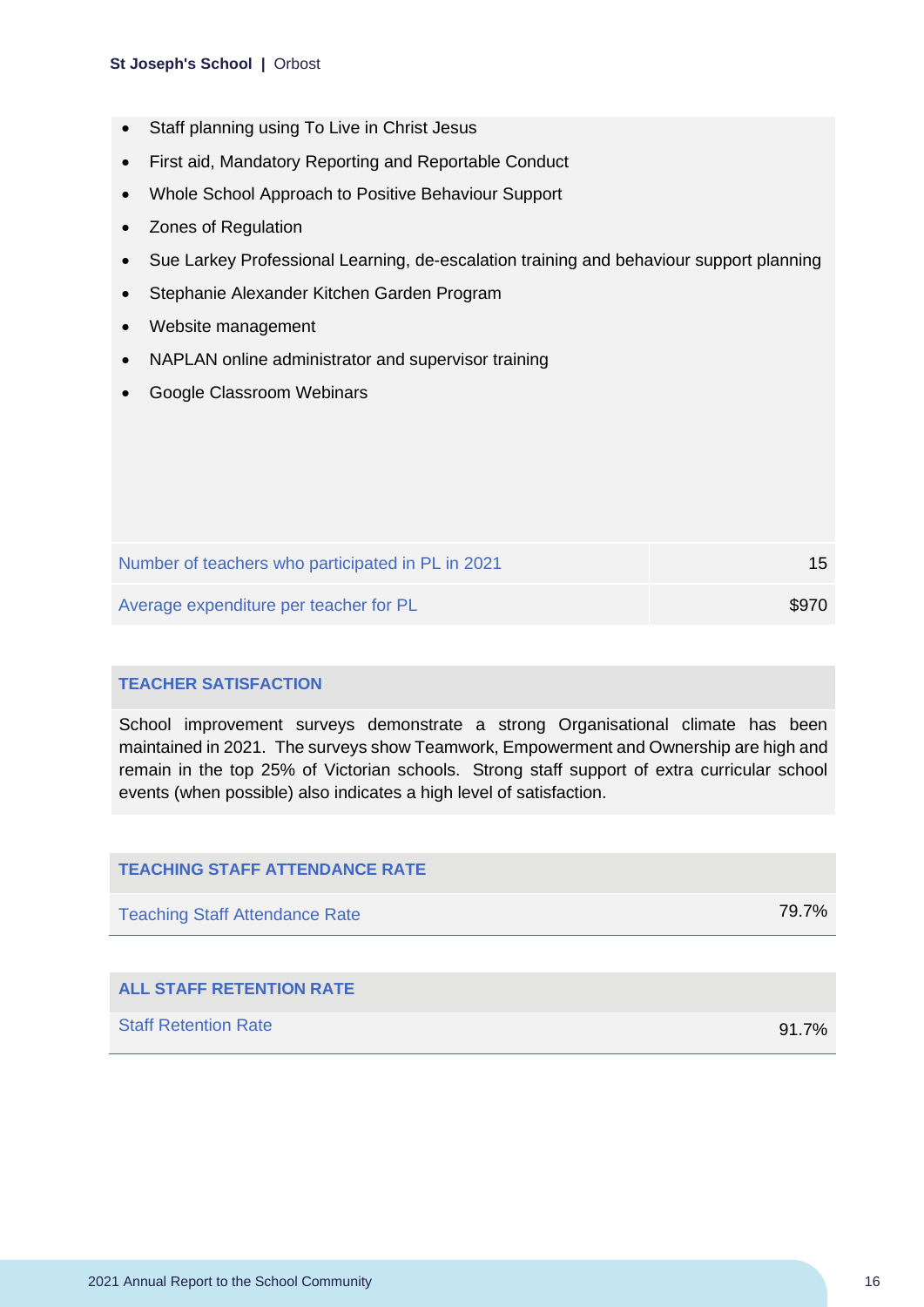| <b>TEACHER QUALIFICATIONS</b>   |       |
|---------------------------------|-------|
| <b>Doctorate</b>                | 16.7% |
| <b>Masters</b>                  | 50.0% |
| Graduate                        | 50.0% |
| <b>Graduate Certificate</b>     | 0.0%  |
| <b>Bachelor Degree</b>          | 83.3% |
| <b>Advanced Diploma</b>         | 0.0%  |
| <b>No Qualifications Listed</b> | 0.0%  |

| <b>STAFF COMPOSITION</b>                     |      |
|----------------------------------------------|------|
| <b>Principal Class (Headcount)</b>           | 2.0  |
| <b>Teaching Staff (Headcount)</b>            | 8.0  |
| <b>Teaching Staff (FTE)</b>                  | 5.8  |
| Non-Teaching Staff (Headcount)               | 10.0 |
| Non-Teaching Staff (FTE)                     | 7.2  |
| <b>Indigenous Teaching Staff (Headcount)</b> | 0.0  |